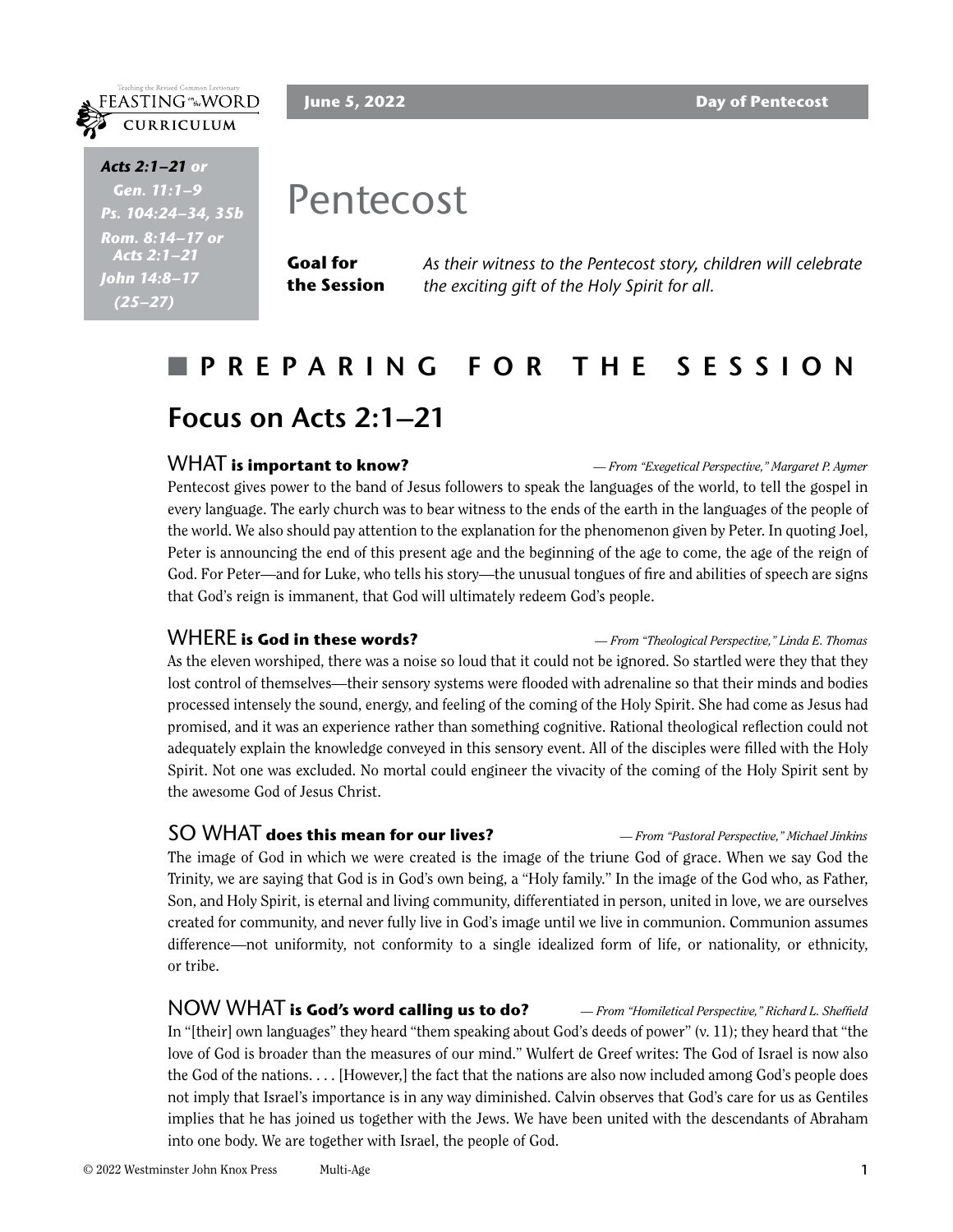

# **Focus on Your Teaching**

**FOCUS SCRIPTURE** *Acts 2:1–21*

#### **YOU WILL NEED**

- ❏ red cloth
- ❏ Christ candle
- ❏ Bible, bookmark
- ❏ offering basket
- ❏ *Singing the Feast,* 2021–2022
- ❏ CD player
- ❏ Color Pack 1, 2, 29
- ❏ Resource Sheet 1

For Responding

- ❏ option 1: copies of Resource Sheet 2; orange and red crayons and markers; scissors; large embroidery hoop or cardboard ring; yarn; hole punch
- ❏ option 2: 36-inch lengths of red ribbon or crepe paper; *Singing the Feast,* 2021–2022; CD player
- ❏ option 3: construction paper, crayons, drinking straws, tempera paint, water, spoons, newspapers
- ❏ option 4: 7-inch poster-board squares; yarn; tape; scissors; ribbons, sewing trims, fabric scraps, and/or thick yarn

The focus scripture is the exciting, almost terrifying, story of a special Pentecost. The sometimes frightening features of a tornado-like wind and flames over peoples' heads conjures up unpleasant memories for children who know about the destruction of strong winds or fire that is out of control. When they explore the story, those parts can be examined safely with balloons, twirlers, and pinwheels. Children can appreciate the gift of the Holy Spirit as our connection to God and to one another, our way to know Jesus.

*God of the Spirit, may I be open to the working of the Holy Spirit in my life and especially as I teach these children. In Jesus' name. Amen.*

## n **LEADING THE SESSION**

#### **GATHERING**

*Before the session,* for Responding option 1, obtain an embroidery hoop or cut a 6-inch circle from cardboard for each child. For option 3, thin tempera paint so it is the consistency of ink. For option 4, cut poster board into 7-inch squares, one per child, and cut a variety of weaving supplies into 8-inch lengths, about ten pieces per child with some extras. Place a bookmark at Acts in the worship table Bible.

Invite the first children to arrive to arrange the worship table with the red cloth, Christ candle, Bible, Color Pack 1, and offering basket.

When everything is ready, gather around the worship table. Invite a child to receive the offering. Ask:

 $\mathcal{L}$  What does this white candle represent?

Light the Christ candle. Say that we light the Christ candle as a reminder that Jesus is always with us. Ask:

 $\mathcal{L}$  What has changed on our worship table?

The children may notice two things: the red cloth and Color Pack 1. Hold up Color Pack 1 and encourage the children to describe what they see. Ask:

- $\mathcal{L}$  What might the dove represent?
- $\mathcal{L}$  What do you see over the people's heads?
- $\mathcal{L}$  Why might the artist have used so much blue, red, and orange?

Explain that today is Pentecost Sunday and the story of Pentecost is today's Bible story. If your church has any special banners or other decorations for Pentecost, tell about them.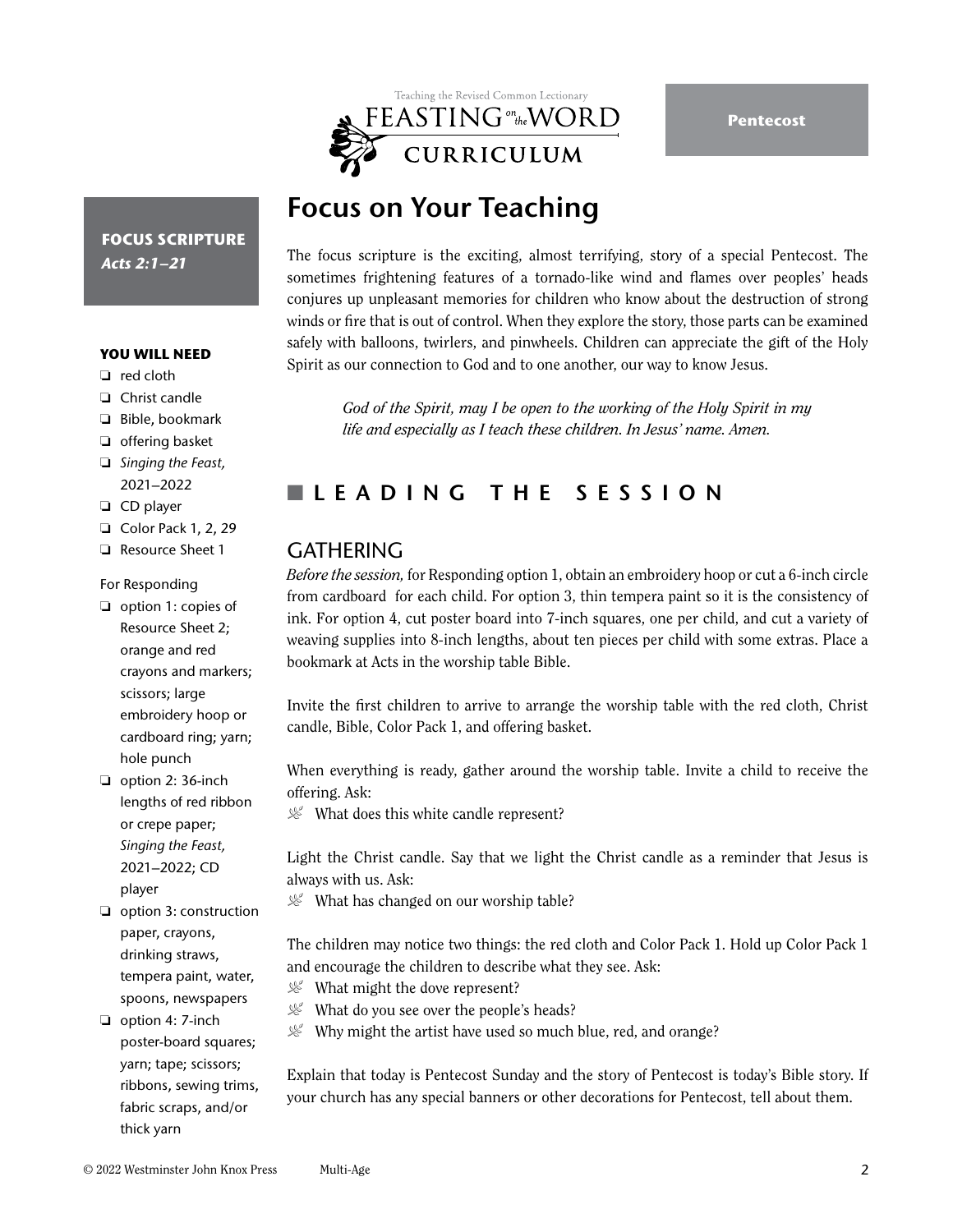

### **EXPLORING**

Invite a child to retrieve the Bible from the worship table, open it to the bookmark, and read the name of the book (*Acts* or *Acts of the Apostles*). Ask the children if the name of the book is familiar. They may recall hearing it from previous sessions. Explain that today's Bible story is from the second chapter of Acts, so it happens before the stories about Peter and Paul. Tell the story on Resource Sheet 1 (A Gift from God). Ask:

- $\mathcal{L}$  Why had Jesus' followers stayed in Jerusalem?
- $\mathcal{L}$  What did Jesus promise to send them?
- $\mathcal{L}$  On what day did the Holy Spirit arrive?
- $\mathcal{L}$  How would the Holy Spirit help them?

Show Color Pack 2. Ask:

- $\mathcal{L}$  Why had so many people traveled to Jerusalem?
- $\mathcal{L}$  What are the people looking at?
- $\mathcal{L}$  What part of the story is shown in this picture?
- $\mathcal{L}$  What happened next?
- $\mathcal{L}$  Some people call Pentecost the birthday of the church. How might this be the birthday of the church?

The discussion of the previous question will prepare children for the Responding options.

### RESPONDING

Offer at least two options so children have a choice. One might be more challenging to interest older children.

- 1. Pentecost Mobile This mobile is a way for children to celebrate Pentecost and invite others to join their celebration. Recall that the signs of the Holy Spirit were the strong wind and the tiny flames. Explain what a mobile is and tell the children they will make one. Distribute copies of Resource Sheet 2 (Pentecost Flames), crayons and markers, and scissors. Have children cut out the flames and color them on both sides. Punch holes where indicated on the flames. Give each child a hoop or cardboard circle. Tie a length of yarn to each flame, varying the lengths. Tie or tape the other end of each strand of yarn to the hoop or cardboard ring. Attach three 18-inch lengths of yarn, spaced equally, to the hoop or ring. Tie them together at the top to create a hanger. Hang the mobiles in a hallway or space where the congregation will see them.
- 2. Dance in the Spirit The Holy Spirit comes alive as children move to music. Recall how excited the disciples and the people outside were at the arrival of the Holy Spirit on that Pentecost Day. Have the children stand in a big circle with at least an arm's length between them. Give each child two 36-inch red ribbons or crepe-paper streamers. Show them how to make loops, spirals, and waves, and invite them to create other movements. The only rule is that they remain standing in the same place. Play "I'm Gonna Sing when the Spirit Says Sing" (Color Pack 29 and track 11 on *Singing the Feast,* 2021–2022) and encourage children to make a variety of moves with the streamers to accompany the song. Sing it together with the motions. For one stanza, substitute "dance" for "sing."

To personalize the mobile, have the children print their name on one flame and the names of two other people in the congregation on the remaining flames. If they want to add more names, they can print a different name on each side.

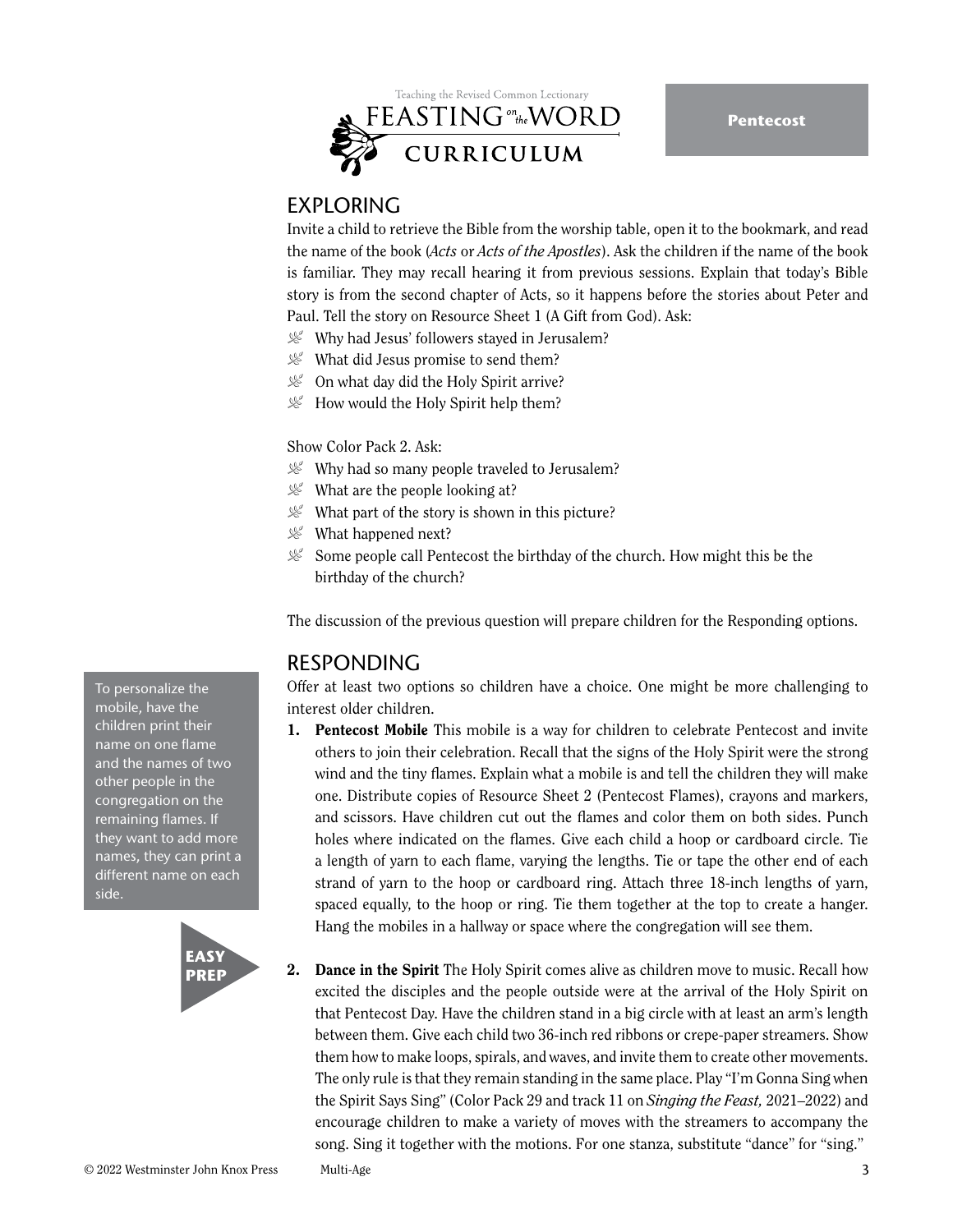

**Pentecost**

3. Blow-Paint Art Children will make small posters to celebrate Pentecost Day at home. Ask the children to think of a greeting for Pentecost Day, such as *Happy birthday, church! The Gift of the Holy Spirit*, or *Good News for the World*. Print these greetings on newsprint for children to copy. Distribute construction paper and crayons. Suggest that they select a paper color and crayon in sharply contrasting colors. Explain that they must make the crayon lines thick so the paint won't stick to the waxy crayon. Cover the work surface with newspapers. Give each child a straw and a small paper cup of thinned tempera paint. Demonstrate how to drip just a couple of drops of paint onto the paper with a spoon and blow it around the paper with the straw. Tell the children they can use more than one color of paint, but they shouldn't soak the paper. As their posters dry, ask:

 $\mathcal{L}$  How might blowing through the straws remind you of Pentecost Day?

Talk about where they might display their posters at home.

4. Weaving a Community The gift of the Holy Spirit weaves Jesus' followers into a community—the church it will be. Distribute the 7-inch poster-board squares prepared in advance. Demonstrate how to wind yarn around a square to create a simple loom. Keep the yarn evenly spaced, about  $\frac{1}{2}$  inch apart. Tape down the yarn loops on the back to keep them in place. Set out the weaving materials. Invite children to select one piece at a time, think about who in the church it could represent, and then weave it in and out of the yarn on the front of the square. Have learners continue with the weaving materials until their looms are full. When all have finished, notice how the many different materials came together to form a beautiful square. Suggest that they display their weaving squares at home as a reminder that the Holy Spirit comes to all kinds of people and brings them together.

#### **CLOSING**

Gather at the worship table. Show Color Pack 1 and ask the children to review the story. Go back to the questions in the opening of the session and see if the children's answers are different.

Sing "I'm Gonna Sing when the Spirit Says Sing" (Color Pack 29 and track 11 on *Singing the Feast,* 2021–2022). Ask the children what other words they could substitute for *sing* in this song.

Pray:

*Loving God, we are thankful that your love is shown through Jesus, and on this Pentecost Day, we give you thanks for the gift of the Holy Spirit. Amen.*

To each child, say, "Thank you for coming. See you next week."

#### **I'm Gonna Sing when the Spirit Says Sing**

I'm gonna sing when the Spirit says sing, I'm gonna sing when the Spirit says sing, I'm gonna sing when the Spirit says sing, and obey the Spirit of the Lord.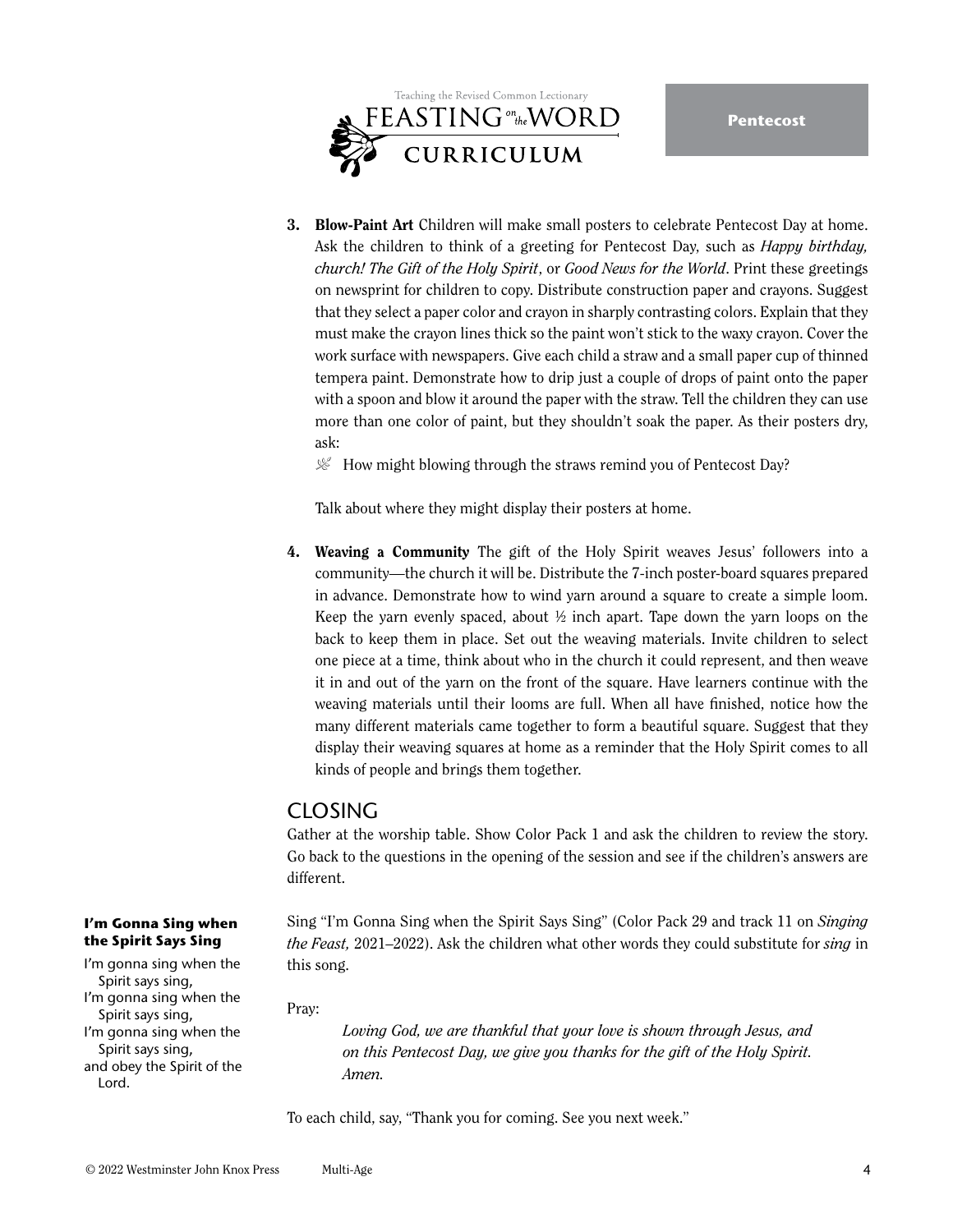

**Multi-Age Resource Sheet 1**

A Gift from God based on Acts 2:1–21

When Jesus left his followers to be with God, they went back to Jerusalem to the upstairs room where they had been staying. After praying for God's help, they selected Matthias to be one of the twelve disciples. Then they waited. Jesus had promised to send them the Holy Spirit. The Holy Spirit would give them the wisdom and power they needed to teach and heal as Jesus had. But Jesus didn't say when the Holy Spirit would come. So, they waited day after day, through each night, wondering when the Holy Spirit would come to them.

As they waited, many Jews arrived in Jerusalem to celebrate the festival of Pentecost, so the city was bustling with people speaking many languages.

On that Pentecost Day, Jesus' followers were all in one place, perhaps the upstairs room where the twelve disciples had been staying. Without any warning, a terrible, strong wind blew through the house. It howled so loudly that they couldn't hear themselves think. At the same time, what looked like little flames of fire danced over each person's head. The wind blew and the flames danced and weren't put out by the wind. As all that happened, each one was filled with the Holy Spirit. And they began to speak in languages they didn't know before. One person spoke the language of the Parthians; another, the languages of the Medes. Over there a person spoke the language of the Mesopotamians; and here, the language of the Egyptians. The wind stopped and the flames disappeared, but the noise of people speaking all these languages was quite an uproar!

It was so noisy that people outside wondered what was going on in that house. When they looked in the door and the windows, they were amazed. "I know that man is a Galilean, but how can he speak my language?" "Why, that man is speaking Egyptian, and he is not an Egyptian." Someone said, "I think they have had too much new wine" and laughed.

Peter said, "Everyone, those who live in Jerusalem and those who have come from other places! We are not drunk. It is only nine o'clock in the morning. What you see and hear is what was spoken by God's prophet Joel: 'I will pour out my Spirit on all people, young and old. They will speak of important things.'"

Then Peter explained the history of God's people and about Jesus, who was the Messiah. When he told how Jesus was put to death, the people listening were upset. "What can we do?" they asked Peter and the other disciples.

"Change your hearts and live in God's ways," answered Peter. "Be baptized in the name of Jesus Christ. Then you, too, will receive the gift of the Holy Spirit. This promise is for you, for your children, and for your children's children. It is for everyone."

Many people believed what Peter said and were baptized. About three thousand joined the community of those who believed in Jesus that day.